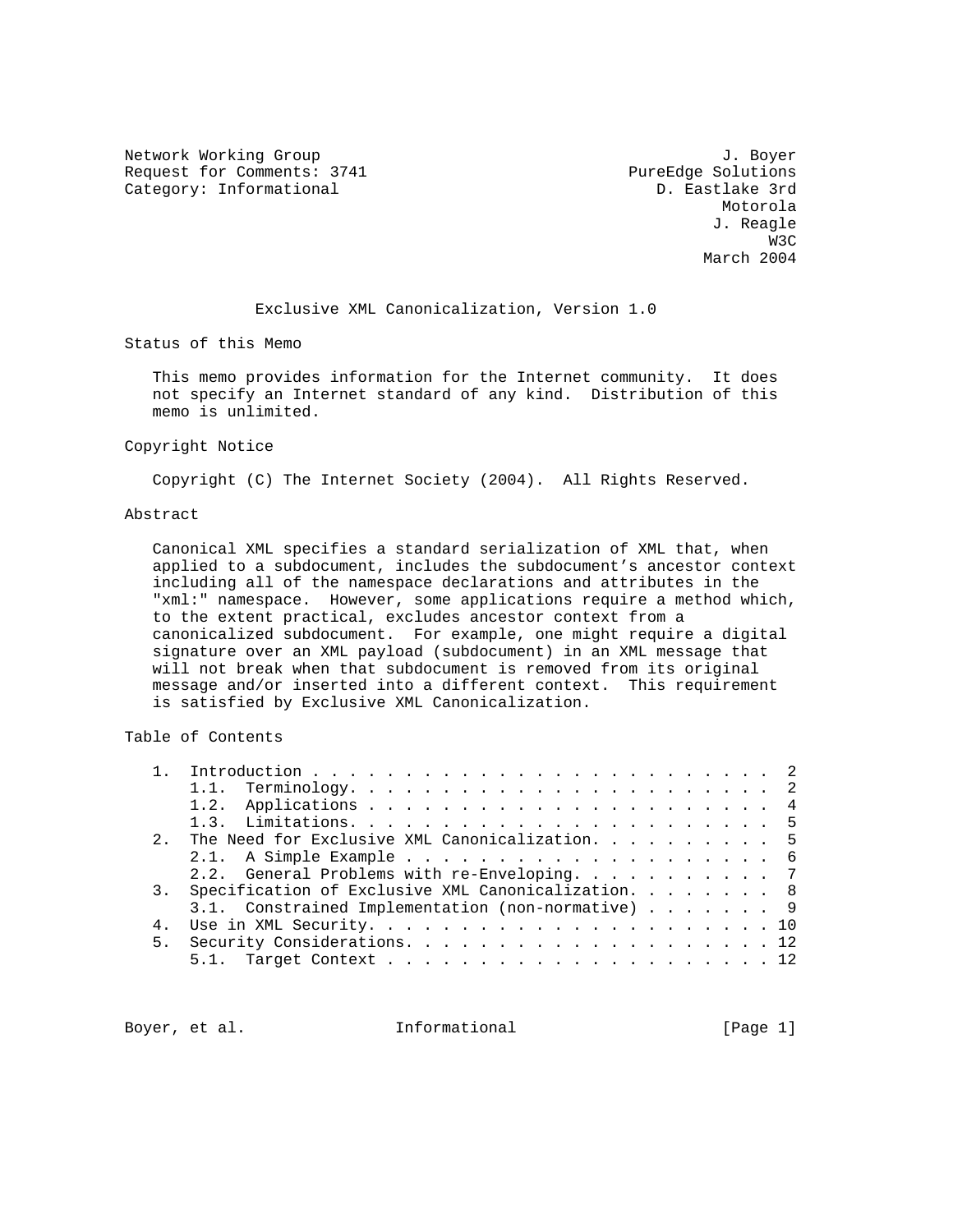|  | 5.2. 'Esoteric' Node-sets 13         |  |  |  |  |  |  |  |  |  |  |  |
|--|--------------------------------------|--|--|--|--|--|--|--|--|--|--|--|
|  |                                      |  |  |  |  |  |  |  |  |  |  |  |
|  | 6.1. Normative References 13         |  |  |  |  |  |  |  |  |  |  |  |
|  | 6.2. Informative References 14       |  |  |  |  |  |  |  |  |  |  |  |
|  | 7. Acknowledgements (Informative) 14 |  |  |  |  |  |  |  |  |  |  |  |
|  |                                      |  |  |  |  |  |  |  |  |  |  |  |
|  |                                      |  |  |  |  |  |  |  |  |  |  |  |

### 1. Introduction

 The XML Recommendation [XML] specifies the syntax of a class of objects called XML documents. The Namespaces in XML Recommendation [XML-NS] specifies additional syntax and semantics for XML documents. It is normal for XML documents and subdocuments which are equivalent for the purposes of many applications to differ in their physical representation. For example, they may differ in their entity structure, attribute ordering, and character encoding. The goal of this specification is to establish a method for serializing the XPath node-set representation of an XML document or subset such that:

- 1. The node-set is minimally affected by any XML context which has been omitted.
- 2. The canonicalization of a node-set representing well-balanced XML [XML-Fragment] will be unaltered by further applications of exclusive canonicalization.
- 3. It can be determined whether two node-sets are identical except for transformations considered insignificant by this specification under [XML, XML-NS].

 An understanding of the Canonical XML Recommendation [XML-C14N] is required.

 The World Wide Web Consortium Recommendation corresponding to this RFC is at: http://www.w3.org/TR/xml-exc-c14n. Errata are located at http://www.w3.org/2002/07/xml-exc-c14n-errata.

## 1.1. Terminology

 The key words "MUST", "MUST NOT", "REQUIRED", "SHALL", "SHALL NOT", "SHOULD", "SHOULD NOT", "RECOMMENDED", "MAY", and "OPTIONAL" in this document are to be interpreted as described in RFC 2119 [Keywords].

 The XPath 1.0 Recommendation [XPath] defines the term node-set and specifies a data model for representing an input XML document as a set of nodes of various types (element, attribute, namespace, text, comment, processing instruction, and root). The nodes are included in or excluded from a node-set based on the evaluation of an expression. Within this specification and [XML-C14N], a node-set is

Boyer, et al. 100 Informational 100 [Page 2]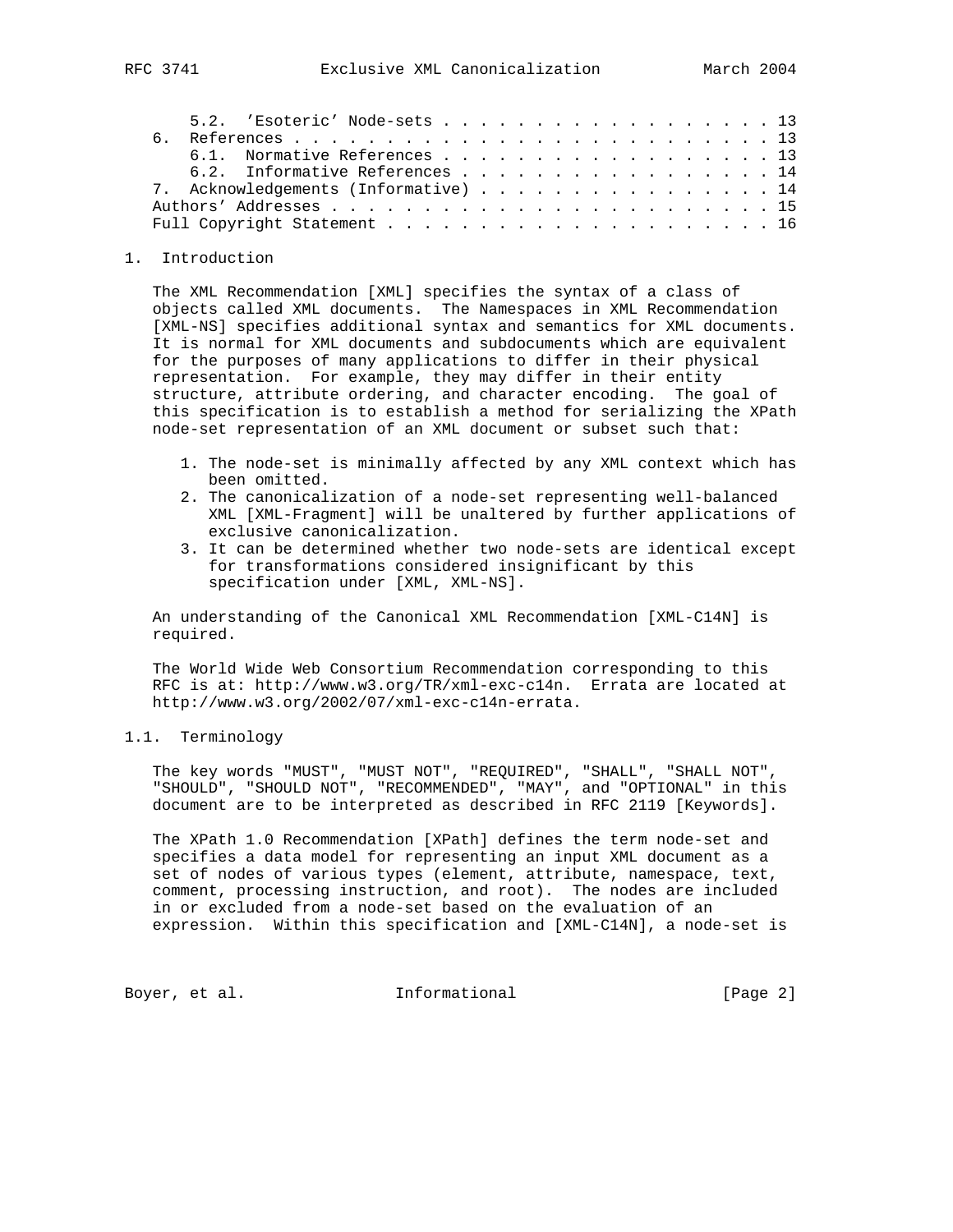used to directly indicate whether or not each node should be rendered in the canonical form (in this sense, it is used as a formal mathematical set). A node that is excluded from the set is not rendered in the canonical form being generated, even if its parent node is included in the node-set. However, an omitted node may still impact the rendering of its descendants (e.g., by affecting the namespace context of the descendants).

 A document subset is a portion of an XML document indicated by an XPath node-set that may not include all of the nodes in the document. As defined in [XPath] every node (e.g., element, attribute, and namespace), has exactly one parent, which is either an element node or the root node. An apex node is an element node in a document subset having no element node ancestor in the document subset. An orphan node is an element node whose parent element node is not in the document subset. The output parent of an orphan node that is not an apex node is the nearest ancestor element of the orphan node that is in the document subset; an apex node has no output parent. The output parent of a non-orphan node is the parent of the node. An output ancestor is any ancestor element node in the document subset.

 For example given a document tree with three generations under the root node A and where capitalization denotes the node is in the document subset (A,E,G).

Pictorial Representation:

 [diagram of nodes, http://www.w3.org/TR/xml-exc-c14n/exc-c14n.png]

Textual Representation:

 $A-+-b$  $' -c - + -d$  $'$ -E- $+-f$  $\sqrt{-G}$ 

The following characteristics apply:

- \* A is an apex node, output parent of E, and output ancestor of  $(E, G);$
- \* E is an orphan node and the output parent of G.

 An element E in a document subset visibly utilizes a namespace declaration, i.e., a namespace prefix P and bound value V, if E or an attribute node in the document subset with parent E has a qualified name in which P is the namespace prefix. A similar definition

Boyer, et al. **Informational** [Page 3]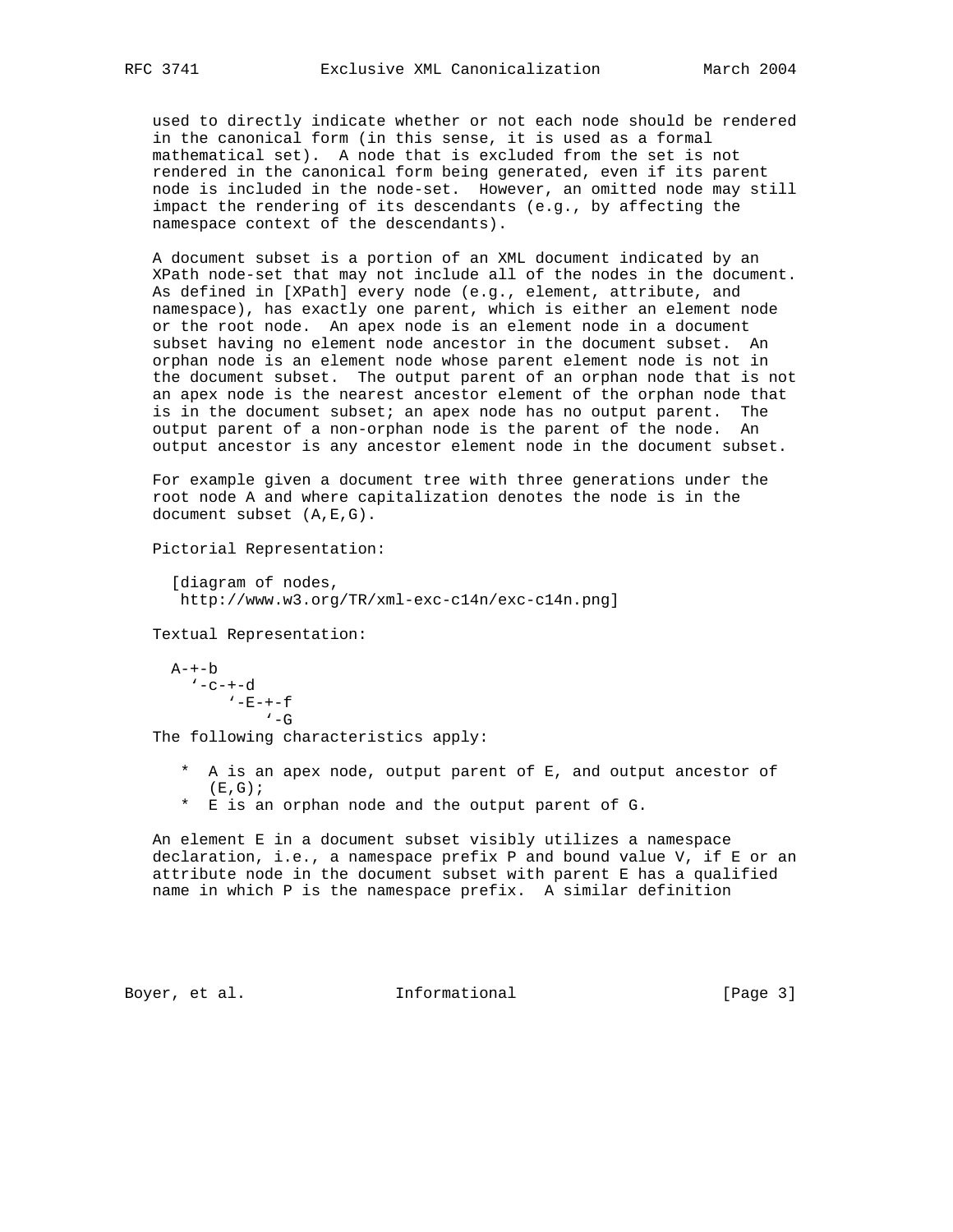applies for an element E in a document subset that visibly utilizes the default namespace declaration, which occurs if E has no namespace prefix.

 The namespace axis of an element contains nodes for all non-default namespace declarations made within the element as well as non-default namespace declarations inherited from ancestors of the element. The namespace axis also contains a node representing the default namespace if it is not the empty string, whether the default namespace was declared within the element or by an ancestor of the element. Any subset of the nodes in a namespace axis can be included in a document subset.

 The method of canonicalization described in this specification receives an InclusiveNamespaces PrefixList parameter, which lists namespace prefixes that are handled in the manner described by the Canonical XML Recommendation [XML-C14N].

 The exclusive canonical form of a document subset is a physical representation of the XPath node-set, as an octet sequence, produced by the method described in this specification. It is as defined in the Canonical XML Recommendation [XML-C14N] except for the changes summarized as follows:

- \* attributes in the XML namespace, such as xml:lang and xml:space are not imported into orphan nodes of the document subset, and
- \* namespace nodes that are not on the InclusiveNamespaces PrefixList are expressed only in start tags where they are visible and if they are not in effect from an output ancestor of that tag.

 The term exclusive canonical XML refers to XML that is in exclusive canonical form. The exclusive XML canonicalization method is the algorithm defined by this specification that generates the exclusive canonical form of a given XML document subset. The term exclusive XML canonicalization refers to the process of applying the exclusive XML canonicalization method to an XML document subset.

## 1.2. Applications

 The applications of Exclusive XML Canonicalization are very similar to those for Canonical XML [XML-C14N]. However, exclusive canonicalization, or equivalent means of excluding most XML context, is necessary for signature applications where the XML context of signed XML will change. This sort of change is typical of many protocol applications.

Boyer, et al. 1nformational 1999 [Page 4]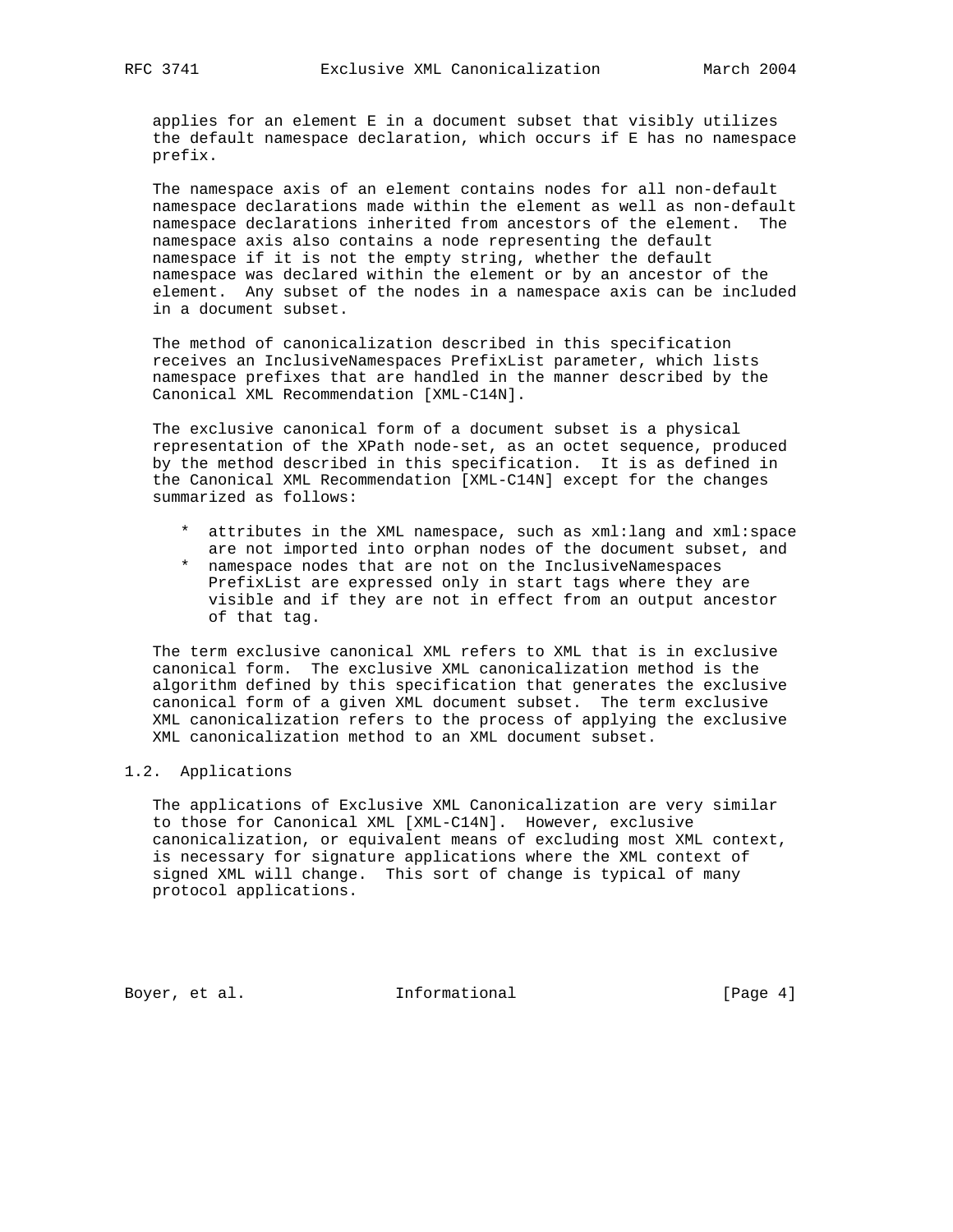Note that in the case of the SignedInfo element of [XML-DSig], the specification of an appropriate canonicalization method is the only technique available to protect the signature from insignificant changes in physical form and changes in XML context.

## 1.3. Limitations

 Exclusive XML Canonicalization has the limitations of Canonical XML [XML-C14N] plus two additional limitations as follows:

- 1. The XML being canonicalized may depend on the effect of XML namespace attributes, such as xml:lang, xml:space, and xml:base appearing in ancestor nodes. To avoid problems due to the non-importation of such attributes into an enveloped document subset, either they MUST be explicitly given in a node of the XML document subset being canonicalized where their effect is needed or which is an ancestor of the node where their effect is needed or they MUST always be declared with an equivalent value in every context in which the XML document subset will be interpreted.
- 2. Applications that use the XML being canonicalized may depend on the effect of XML namespace declarations where the namespace prefix being bound is not visibly utilized. An example would be an attribute whose value is an XPath expression and whose evaluation therefore depends upon namespace prefixes referenced in the expression. Or, an attribute value might be considered a QName [XML-NS] by some applications, but it is only a string-value to XPath:

<number xsi:type="xsd:decimal">10.09</number>.

To avoid problems with such namespace declarations,

- o the XML MUST be modified so that use of the namespace prefix involved is visible, or
- o the namespace declarations MUST appear and be bound to the same values in every context in which the XML will be interpreted, or
- o the prefixes for such namespaces MUST appear in the InclusiveNamespaces PrefixList.
- 2. The Need for Exclusive XML Canonicalization

 In some cases, particularly for signed XML in protocol applications, there is a need to canonicalize a subdocument in such a way that it is substantially independent of its XML context. This is because, in protocol applications, it is common to envelope XML in various layers of message or transport elements, to strip off such enveloping, and

Boyer, et al. 10 Informational 100 [Page 5]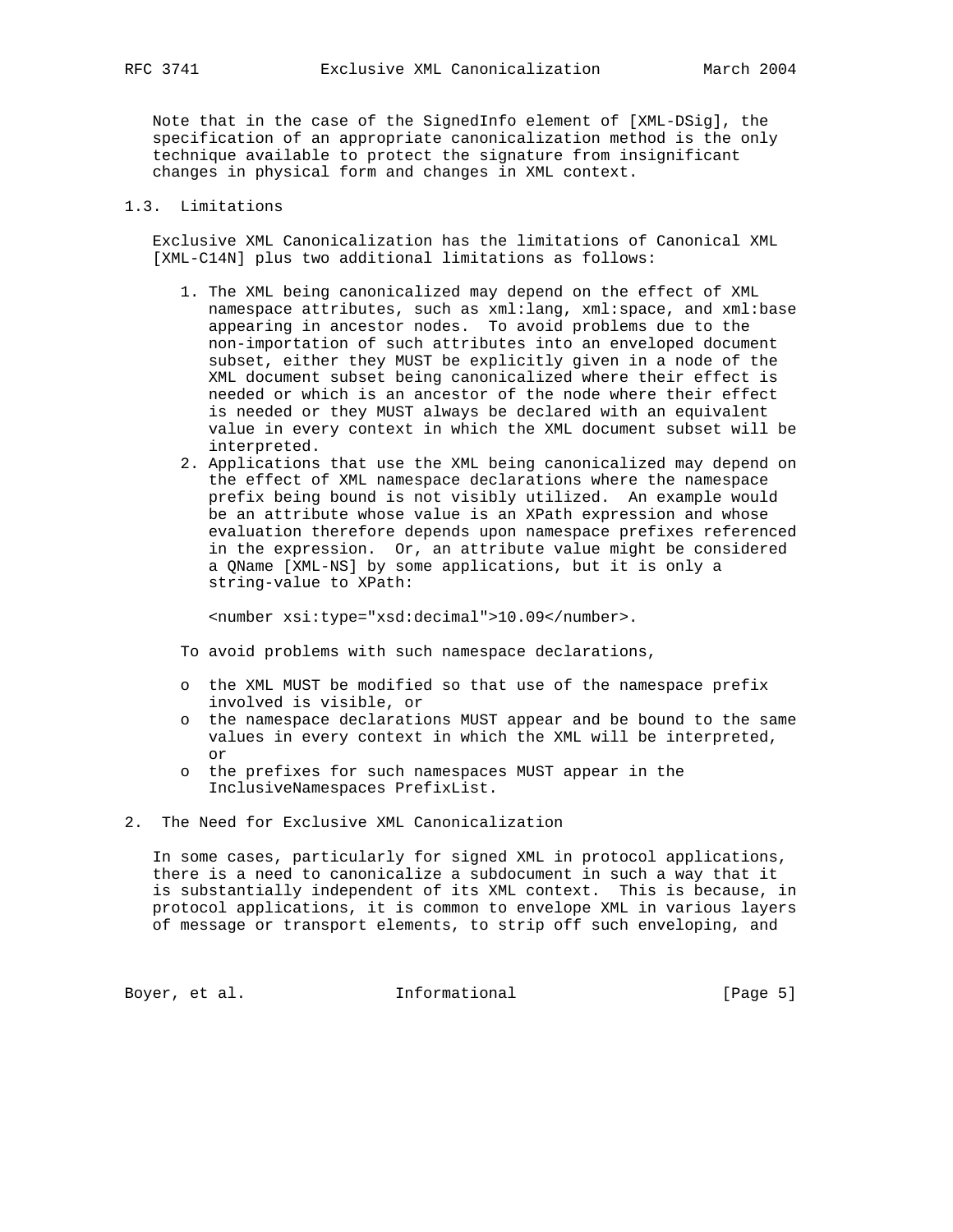to construct new protocol messages, parts of which were extracted from different messages previously received. If the pieces of XML in question are signed, they need to be canonicalized in a way such that these operations do not break the signature but the signature still provides as much security as can be practically obtained.

2.1. A Simple Example

 As a simple example of the type of problem that changes in XML context can cause for signatures, consider the following document:

```
 <n1:elem1 xmlns:n1="http://b.example">
     content
 </n1:elem1>
```
this is then enveloped in another document:

```
 <n0:pdu xmlns:n0="http://a.example">
    <n1:elem1 xmlns:n1="http://b.example">
        content
    </n1:elem1>
\langlen0:pdu>
```
 The first document above is in canonical form. But assume that document is enveloped as in the second case. The subdocument with elem1 as its apex node can be extracted from this second case with an XPath expression such as:

```
(//. | //@* | //namespace::*) [ancestor-or-self::nl:eleml]
```
 The result of applying Canonical XML to the resulting XPath node-set is the following (except for line wrapping to fit this document):

```
 <n1:elem1 xmlns:n0="http://a.example"
          xmlns:n1="http://b.example">
     content
 </n1:elem1>
```
 Note that the n0 namespace has been included by Canonical XML because it includes namespace context. This change which would break a signature over elem1 based on the first version.

Boyer, et al. 10 Informational 100 [Page 6]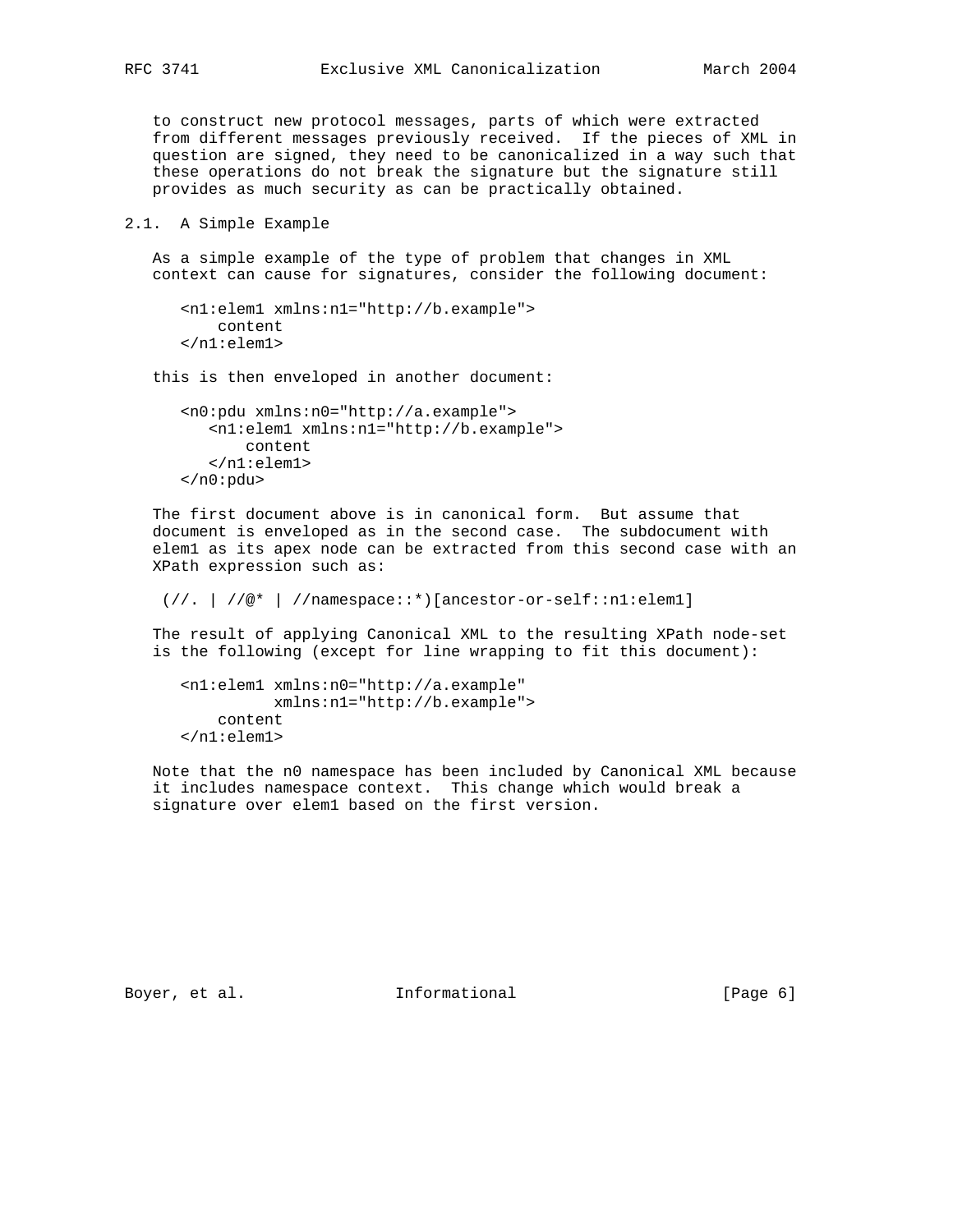## 2.2. General Problems with re-Enveloping

 As a more complete example of the changes in canonical form that can occur when the enveloping context of a document subset is changed, consider the following document:

```
 <n0:local xmlns:n0="foo:bar"
          xmlns:n3="ftp://example.org">
    <n1:elem2 xmlns:n1="http://example.net"
             xml:lang="en">
        <n3:stuff xmlns:n3="ftp://example.org"/>
    </n1:elem2>
 </n0:local>
```
 And the following which has been produced by changing the enveloping of elem2:

```
 <n2:pdu xmlns:n1="http://example.com"
         xmlns:n2="http://foo.example"
         xml:lang="fr"
         xml:space="retain">
    <n1:elem2 xmlns:n1="http://example.net"
              xml:lang="en">
        <n3:stuff xmlns:n3="ftp://example.org"/>
    </n1:elem2>
\langlen2:pdu>
```
 Assume an XPath node-set produced from each case by applying the following XPath expression:

```
 (//. | //@* | //namespace::*)[ancestor-or-self::n1:elem2]
```
 Applying Canonical XML to the node-set produced from the first document yields the following serialization (except for line wrapping to fit in this document):

```
 <n1:elem2 xmlns:n0="foo:bar"
           xmlns:n1="http://example.net"
           xmlns:n3="ftp://example.org"
           xml:lang="en">
     <n3:stuff></n3:stuff>
 </n1:elem2>
```
Boyer, et al. **Informational** [Page 7]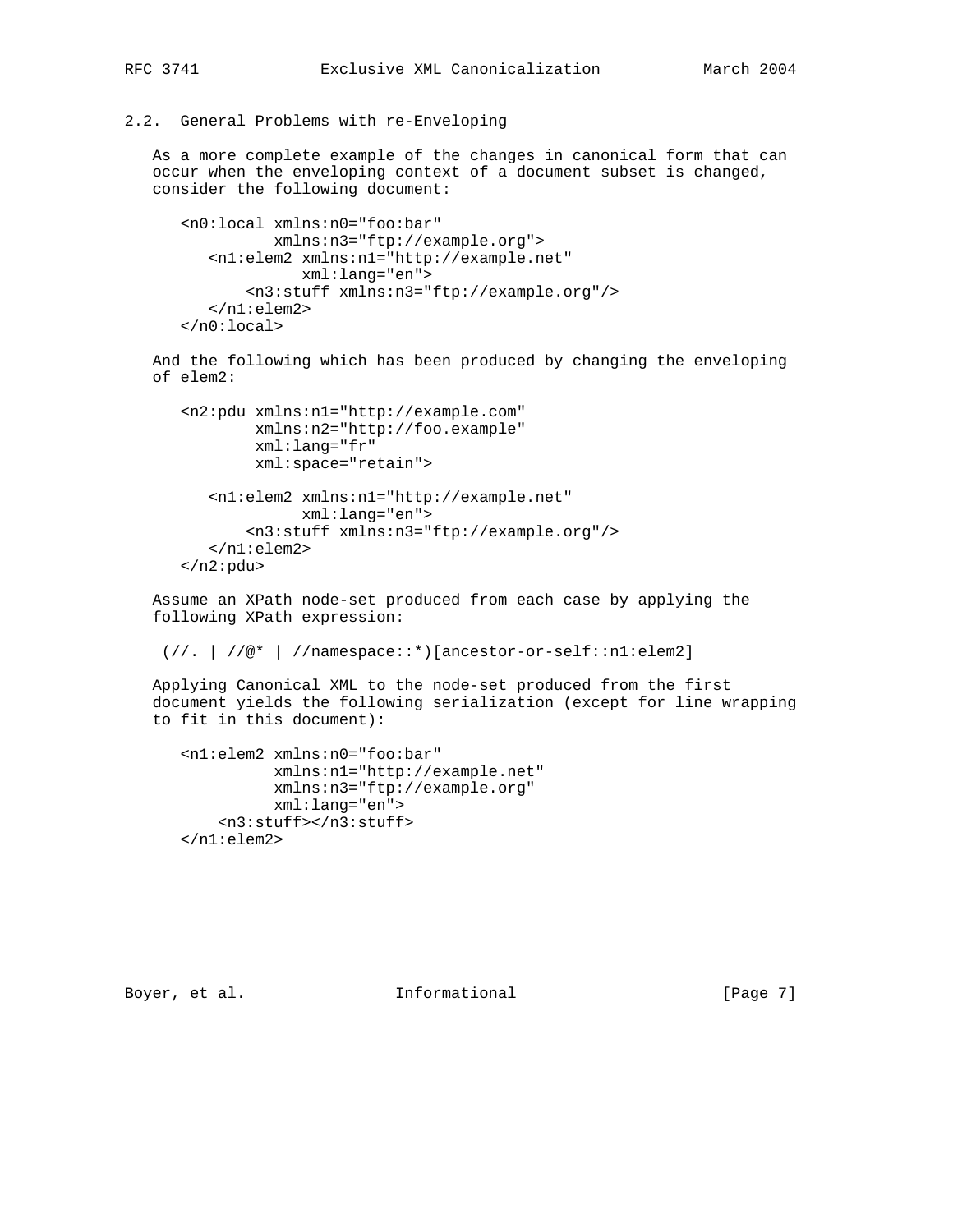However, although elem2 is represented by the same octet sequence in both pieces of external XML above, the Canonical XML version of elem2 from the second case would be (except for line wrapping so it will fit into this document) as follows:

```
 <n1:elem2 xmlns:n1="http://example.net"
            xmlns:n2="http://foo.example"
            xml:lang="en"
            xml:space="retain">
      <n3:stuff xmlns:n3="ftp://example.org"></n3:stuff>
  </n1:elem2>
```
 Note that the change in context has resulted in lots of changes in the subdocument as serialized by the inclusive Canonical XML [XML- C14N]. In the first example, n0 had been included from the context and the presence of an identical n3 namespace declaration in the context had elevated that declaration to the apex of the canonicalized form. In the second example, n0 has gone away but n2 has appeared, n3 is no longer elevated, and an xml: space declaration has appeared, due to changes in context. But not all context changes have effect. In the second example, the presence at ancestor nodes of an xml:lang and n1 prefix namespace declaration have no effect because of existing declarations at the elem2 node.

 On the other hand, using Exclusive XML Canonicalization as specified herein, the physical form of elem2 as extracted by the XPath expression above is (except for line wrapping so it will fit into this document) as follows:

```
 <n1:elem2 xmlns:n1="http://example.net"
          xml:lang="en">
     <n3:stuff xmlns:n3="ftp://example.org"></n3:stuff>
 </n1:elem2>
```
in both cases.

3. Specification of Exclusive XML Canonicalization

 The data model, processing, input parameters, and output data for Exclusive XML Canonicalization are the same as for Canonical XML [XML-C14N] with the following exceptions:

 1. Canonical XML applied to a document subset requires the search of the ancestor nodes of each orphan element node for attributes in the XML namespace, such as xml:lang and xml:space. These are copied into the element node except if a declaration of the same attribute is already in the attribute axis of the element (whether or not it is included in the

Boyer, et al. 10 Informational 100 [Page 8]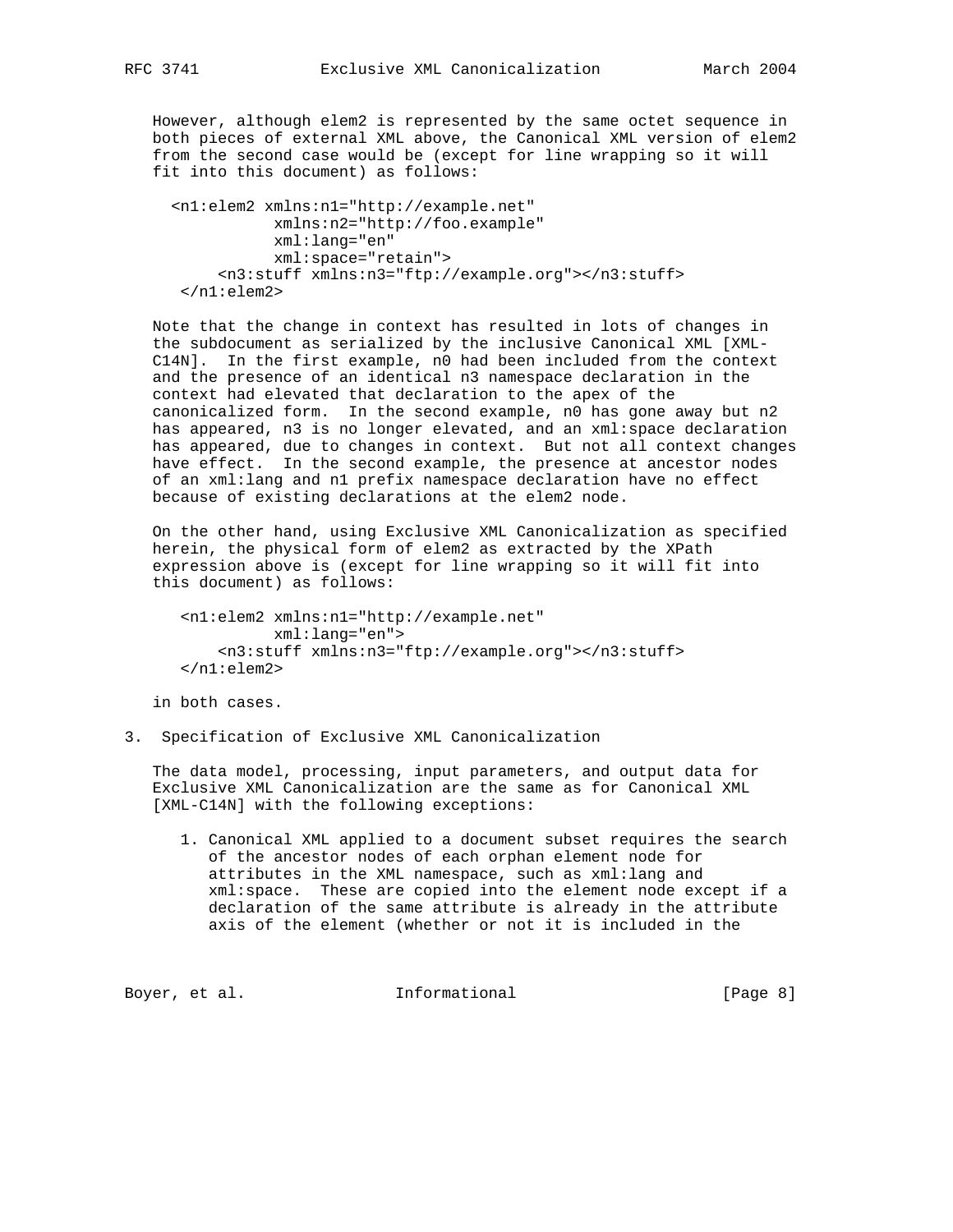document subset). This search and copying are omitted from the Exclusive XML Canonicalization method.

- 2. The Exclusive XML Canonicalization method may receive an additional, possibly null, parameter InclusiveNamespaces PrefixList containing a list of namespace prefixes and/or a token indicating the presence of the default namespace. All namespace nodes appearing on this list are handled as provided in Canonical XML [XML-C14N].
- 3. A namespace node N with a prefix that does not appear in the InclusiveNamespaces PrefixList is rendered if all of the conditions are met:
	- 1. Its parent element is in the node-set, and
	- 2. it is visibly utilized by its parent element, and
	- 3. the prefix has not yet been rendered by any output ancestor, or the nearest output ancestor of its parent element that visibly utilizes the namespace prefix does not have a namespace node in the node-set with the same namespace prefix and value as N.
- 4. If the token representing the default namespace is not present in InclusiveNamespaces PrefixList, then the rules for rendering xmlns="" are changed as follows. When canonicalizing the namespace axis of an element E that is in the node-set, output xmlns="" if and only if all of the conditions are met:
	- 1. E visibly utilizes the default namespace (i.e., it has no namespace prefix), and
	- 2. it has no default namespace node in the node-set, and
	- 3. the nearest output ancestor of E that visibly utilizes the default namespace has a default namespace node in the node set. (This step for xmlns="" is necessary because it is not represented in the XPath data model as a namespace node, but as the absence of a namespace node; see Section 4.7 Propagation of Default Namespace Declaration in Document Subsets [XML-C14N].)
- 3.1. Constrained Implementation (non-normative)

 The following is a (non-normative) method for implementing the Exclusive XML Canonicalization method for many straightforward cases -- it assumes a well-formed subset and that if an element is in the node-set, so is all of its namespace axis; if the element is not in the subset, neither is its namespace axis.

- 1. Recursively process the entire tree (from which the XPath node-set was selected) in document order starting with the root. (The operation of copying ancestor xml: namespace attributes into output apex element nodes is not done.)
- 2. If the node is not in the XPath subset, continue to process its children element nodes recursively.

Boyer, et al. 10. Informational 1. [Page 9]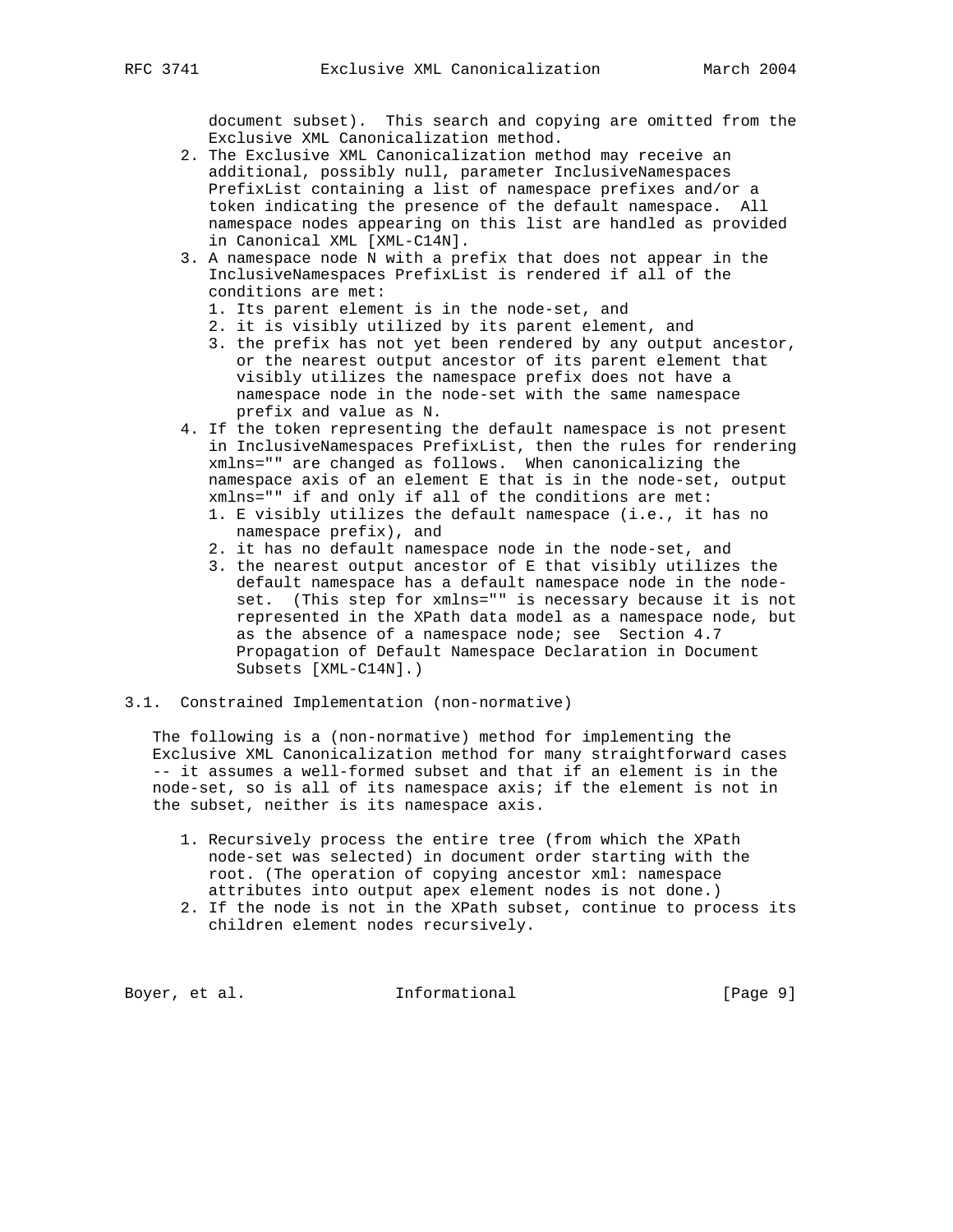- 3. If the element node is in the XPath subset then output the node in accordance with Canonical XML except for namespace nodes which are rendered as follows:
	- 1. ns\_rendered is a copy of a dictionary, off the top of the state stack, of prefixes and their values which have already been rendered by an output ancestor of the namespace node's parent element.
	- 2. Render each namespace node if and only if all of the conditions are met:
		- 1. it is visibly utilized by the immediate parent element or one of its attributes, or is present in InclusiveNamespaces PrefixList, and
		- 2. its prefix and value do not appear in ns\_rendered.
	- 3. Render xmlns="" if and only if all of the conditions are met:
		- 1. The default namespace is visibly utilized by the immediate parent element node, or the default prefix token is present in InclusiveNamespaces PrefixList, and
		- 2. the element does not have a namespace node in the node set declaring a value for the default namespace, and
		- 3. the default namespace prefix is present in the dictionary ns\_rendered.
	- 4. Insert all the rendered namespace nodes (including xmlns="") into the ns\_rendered dictionary, replacing any existing entries. Push ns\_rendered onto the state stack and recurse.
	- 5. After the recursion returns, pop the state stack.
- 4. Use in XML Security

 Exclusive Canonicalization may be used as a Transform or CanonicalizationMethod algorithm in XML Digital Signature [XML-DSig] and XML Encryption [XML-Enc].

Identifier:

http://www.w3.org/2001/10/xml-exc-c14n#

http://www.w3.org/2001/10/xml-exc-c14n#WithComments

 Just as with [XML-C14N] one may use the "#WithComments" parameter to include the serialization of XML comments. This algorithm also takes an optional explicit parameter of an empty InclusiveNamespaces element with a PrefixList attribute. The value of this attribute is a white space delimited list of namespace prefixes, and where #default indicates the default namespace, to be handled as per [XML- C14N]. The list is in NMTOKENS format (a white space separated list). For example:

Boyer, et al. **Informational** [Page 10]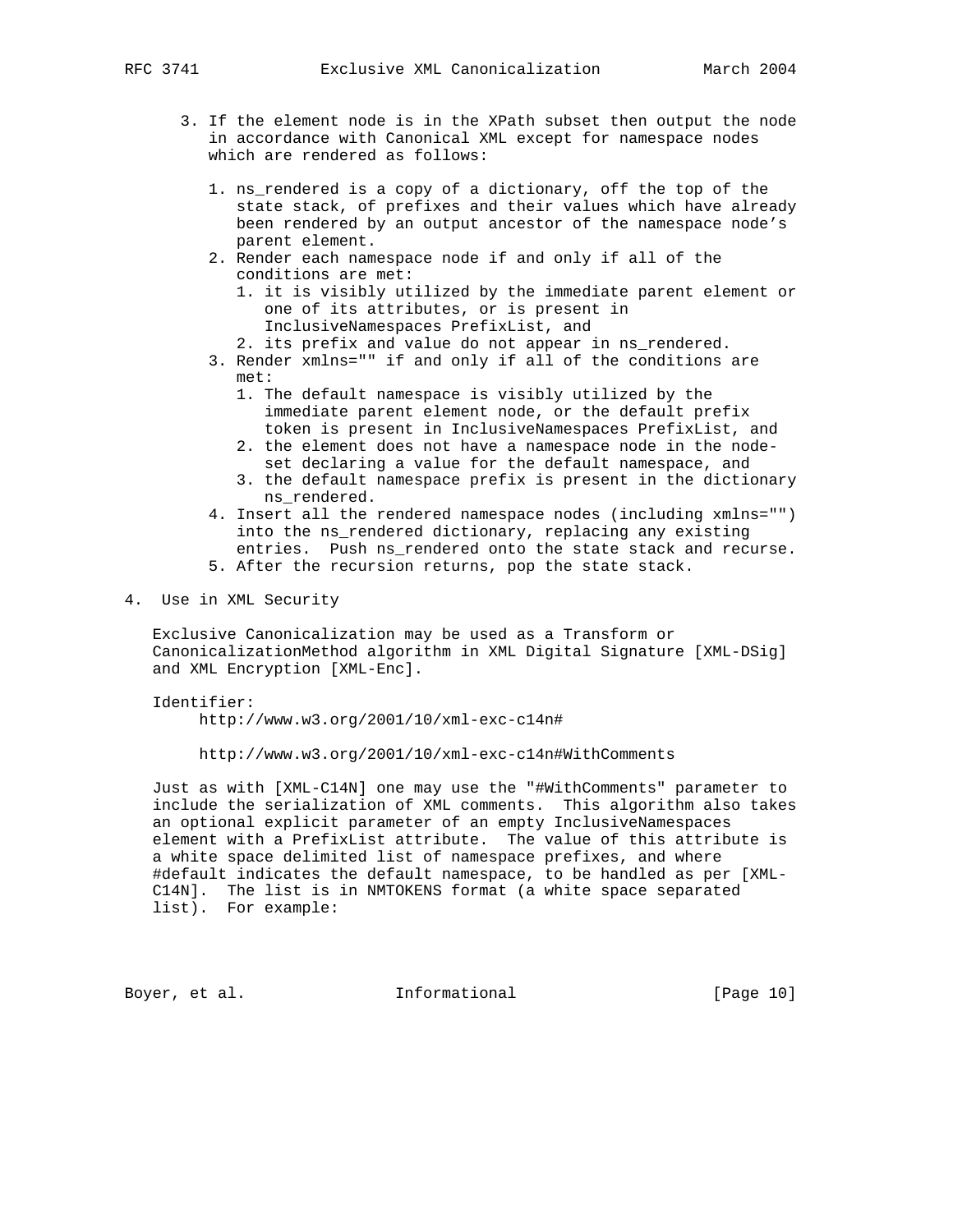```
 <ds:Transform
       Algorithm="http://www.w3.org/2001/10/xml-exc-c14n#">
       <ec:InclusiveNamespaces PrefixList="dsig soap #default"
           xmlns:ec="http://www.w3.org/2001/10/xml-exc-c14n#"/>
    </ds:Transform>
 indicates the exclusive canonicalization transform, but that
 namespaces with prefix "dsig" or "soap" and default namespaces should
 be processed according to [XML-C14N].
    Schema Definition (expressed in [XML-schema]):
    <?xml version="1.0" encoding="utf-8"?>
    <!DOCTYPE schema
      PUBLIC "-//W3C//DTD XMLSchema 200102//EN"
             "http://www.w3.org/2001/XMLSchema.dtd"
    \Gamma <!ATTLIST schema xmlns:ec CDATA
                 #FIXED 'http://www.w3.org/2001/10/xml-exc-c14n#'>
       <!ENTITY ec 'http://www.w3.org/2001/10/xml-exc-c14n#'>
       <!ENTITY % p ''>
       <!ENTITY % s ''>
     ] <schema xmlns="http://www.w3.org/2001/XMLSchema"
            xmlns:ec="http://www.w3.org/2001/10/xml-exc-c14n#"
            targetNamespace="http://www.w3.org/2001/10/xml-exc-c14n#"
            version="0.1" elementFormDefault="qualified">
      <element name="InclusiveNamespaces"
              type="ec:InclusiveNamespaces"/>
      <complexType name="InclusiveNamespaces">
         <attribute name="PrefixList" type="NMTOKENS"/>
      </complexType>
    </schema>
    DTD:
    <!ELEMENT InclusiveNamespaces EMPTY >
    <!ATTLIST InclusiveNamespaces
       PrefixList NMTOKENS #REQUIRED >
```
Boyer, et al. 10 Informational 10 [Page 11]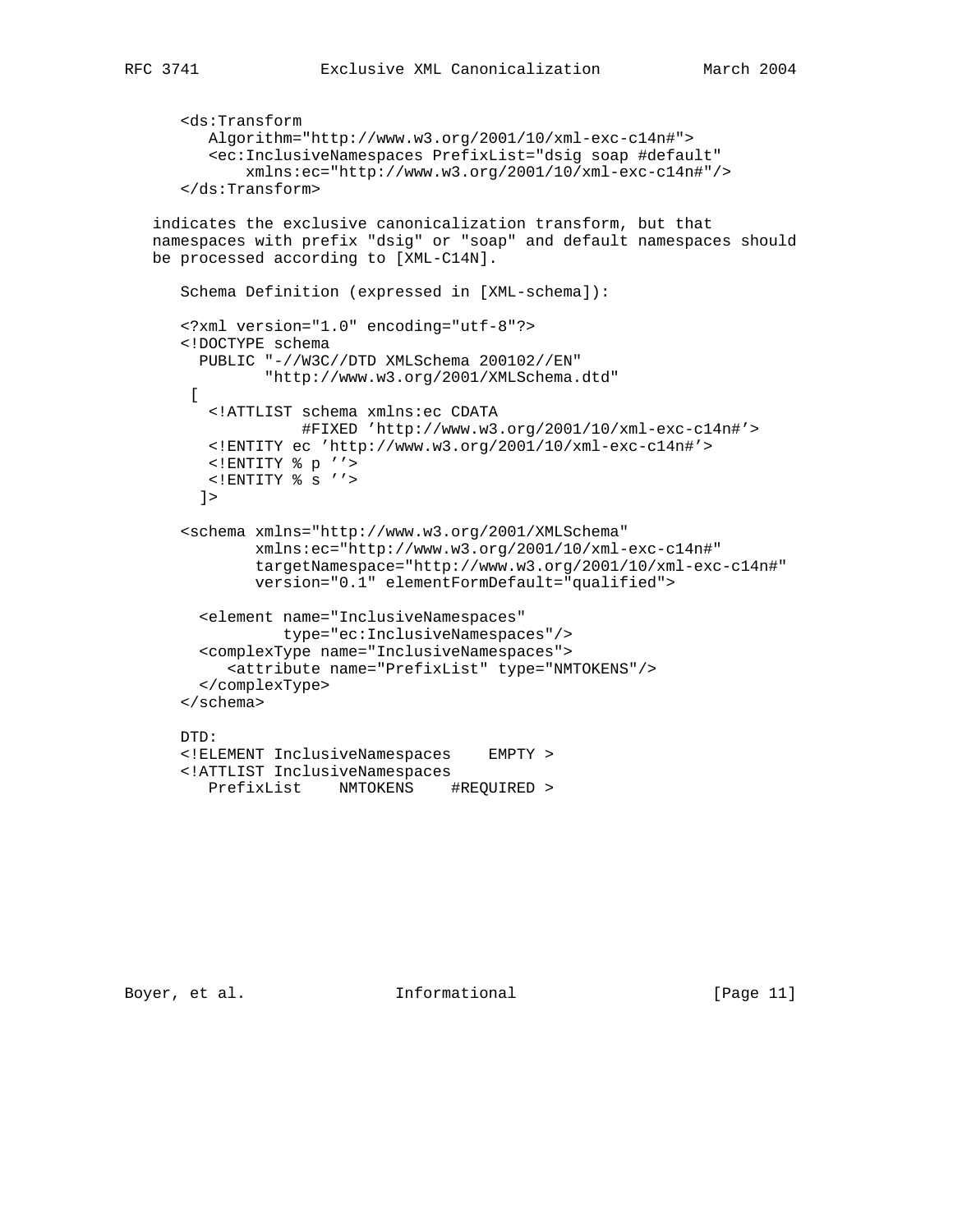## 5. Security Considerations

 This specification is used to serialize an XPath node-set under certain assumptions given in [XML-C14N] and this specification. Three such examples include:

- 1. implementations of [XML-C14N] and this specification do not render an XML declaration;
- 2. implementations of this specification only render attributes from the "XML" namespace (e.g., xml:lang, xml:space, and xml:base) when they are in the subset being serialized;
- 3. implementations of this specification do not consider the appearance of a namespace prefix within an attribute value to be visibly utilized.

 While such choices are consistent with other XML specifications and satisfy the Working Group's application requirements it is important that an XML application carefully construct its transforms such that the result is meaningful and unambiguous in its application context. In addition to this section, the Limitations of this specification, the Resolutions of [XML-C14N], and the Security Considerations of [XML-DSig] should be carefully attended to.

## 5.1. Target Context

 The requirement of this specification is to satisfy applications that "require a method which, to the extent practical, excludes ancestor context from a canonicalized subdocument." Given a fragment being removed from its source instance, this specification satisfies this requirement by excluding from the fragment any context from its ancestors that is not utilized. Consequently, a signature [XML-DSig] over that fragment will remain valid in its source context, removed from the source context, and even in a new target context. However, this specification does not insulate the fragment against confused interpretation in a target context.

 For example, if the <Foo/> element is signed in its source instance of <Bar/><Foo/></Bar> and then removed and placed in the target instance <Baz xmlns="http://example.org/bar"/><Foo/></Baz>, the signature should still be valid, but won't be if <Foo/> is interpreted as belonging to the http://example.org/bar namespace: this is dependent on how nodes are processed.

 This specification does not define mechanisms of removing, inserting, and "fixing up" a node-set. (For an example of this sort of specification, see the processing required of Creating the Result Infoset (section 4.5) when an [XInclude] is performed.) Instead, applications must carefully specify the XML (i.e., source, fragment,

Boyer, et al. 10 1nformational 100 [Page 12]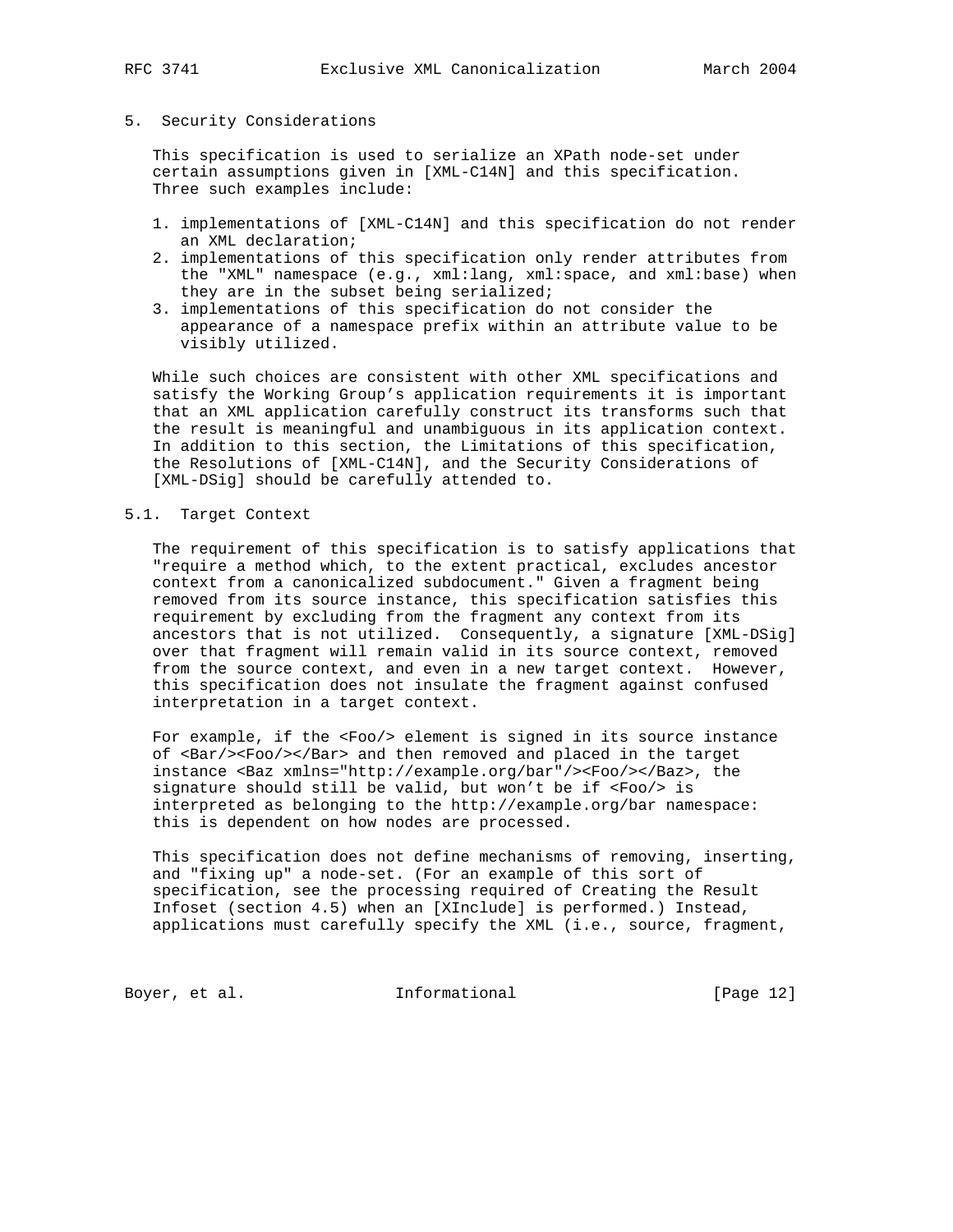and target) or define the node-set processing (i.e., removal, replacement, and insertion) with respect to default namespace declarations (e.g., xmlns="") and XML attributes (e.g., xml:lang, xml:space, and xml:base).

# 5.2. 'Esoteric' Node-sets

 Consider an application that might use this specification or [XML- C14N] to serialize a single attribute node. An implementation of either specification will not emit a namespace declaration for that single attribute node. Consequently, a "carefully constructed" transform should create a node-set containing the attribute and the relevant namespace declaration for serialization.

 This example is provided to caution that as one moves beyond well formed [XML] and then well-balanced XML [XML-Fragment], it becomes increasingly difficult to create a result that "is meaningful and unambiguous in its application context."

- 6. References
- 6.1. Normative References
	- [Keywords] Bradner, S., "Key words for use in RFCs to Indicate Requirement Levels", BCP 14, RFC 2119, March 1997.
	- [XML] Extensible Markup Language (XML) 1.0 (Second Edition). T. Bray, E. Maler, J. Paoli, and C. M. Sperberg- McQueen. W3C Recommendation, October 2000. Available at http://www.w3.org/TR/2000/REC-xml-20001006
	- [XML-C14N] Boyer, J., "Canonical XML", RFC 3076, March 2001. Also a W3C Recommendation available at http://www.w3.org/TR/2001/REC-xml-c14n-20010315
	- [XML-NS] Namespaces in XML. T. Bray, D. Hollander, and A. Layman. W3C Recommendation, January 1999. Available at http://www.w3.org/TR/1999/REC-xml-names-19990114/
	- [XML-schema] XML Schema Part 1: Structures D. Beech, M. Maloney, N. Mendelsohn, and H. Thompson. W3C Recommendation, May 2001. Available at http://www.w3.org/TR/2001/REC xmlschema-2-20010502/
	- [XPath] XML Path Language (XPath) Version 1.0. J. Clark and S. DeRose. W3C Recommendation, November 1999. Available at http://www.w3.org/TR/1999/REC-xpath-19991116

Boyer, et al. **Informational** [Page 13]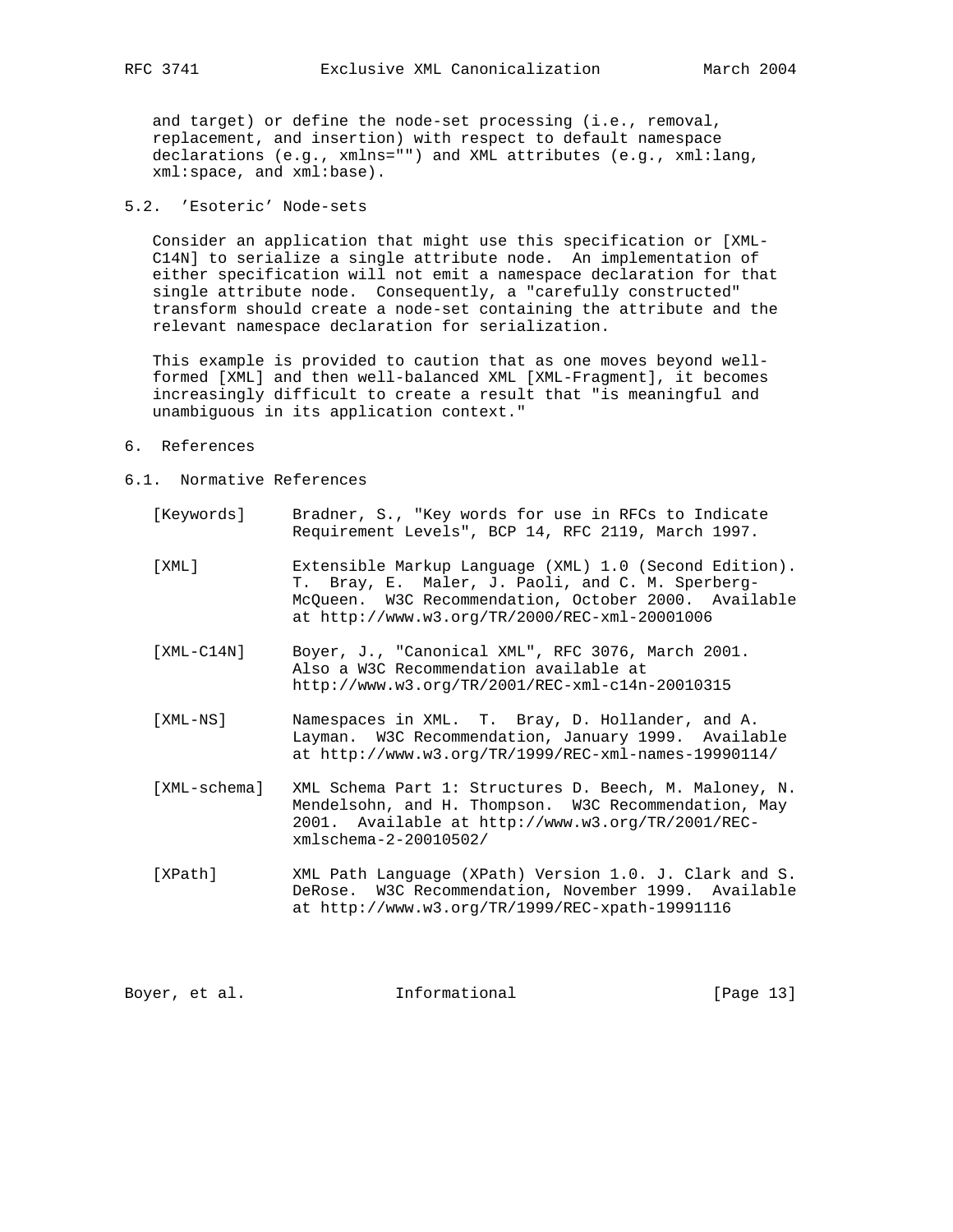# 6.2. Informative References

- [URI] Berners-Lee, T., Fielding, R. and L. Masinter, "Uniform Resource Identifiers (URI): Generic Syntax", RFC 2396, August 1998.
- [XInclude] XML Inclusions (XInclude) Version 1.0. J. Marsh, and D. Orchad. W3C Candidate Recommendation, February 2002. Available at http://www.w3.org/TR/2002/CR xinclude-20020221/
- [XML-DSig] Eastlake, D., Reagle, J. and D. Solo, "XML-Signature Syntax and Processing", RFC 3275, March 2002. Available at http://www.w3.org/TR/2002/REC-xmldsig core-20020212/
- [XML-Enc] XML Encryption Syntax and Processing. D. Eastlake, and J. Reagle. W3C Candidate Recommendation, March 2002. Available at http://www.w3.org/TR/2002/CR xmlenc-core-20020304/
- [XML-Fragment] XML Fragment Interchange. P. Grosso, and D. Veillard. W3C Candidate Recommendation, February 2001. Available at http://www.w3.org/TR/2001/CR-xml fragment-20010212
- 7. Acknowledgements (Informative)

 The following people provided valuable feedback that improved the quality of this specification:

- \* Merlin Hughes, Baltimore
- \* Thomas Maslen, DSTC
- \* Paul Denning, MITRE
- \* Christian Geuer-Pollmann, University Siegen
- \* Bob Atkinson, Microsoft

Boyer, et al. 10 Informational 1999 [Page 14]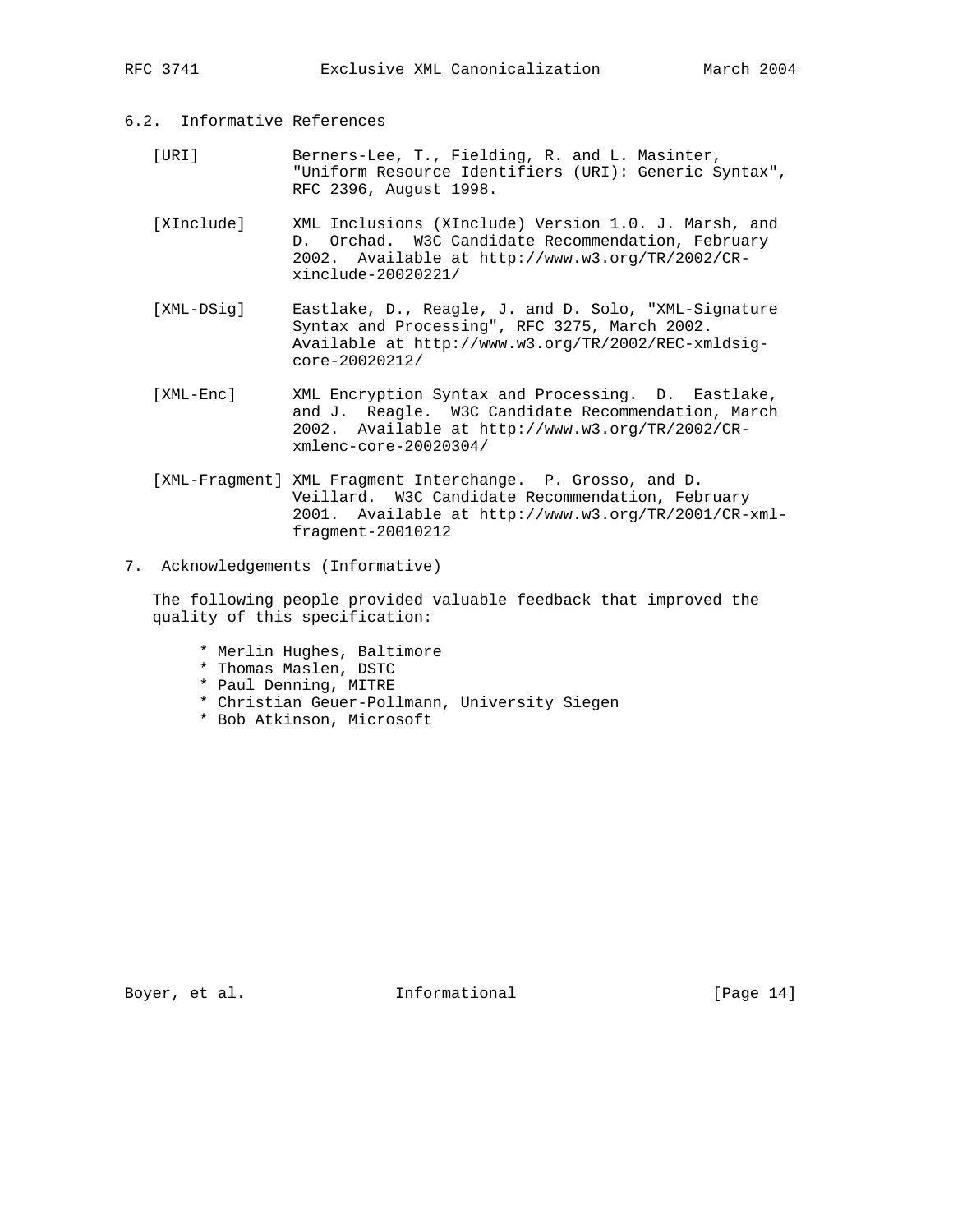Authors' Addresses

 John Boyer PureEdge Solutions Inc. 4396 West Saanich Rd. Victoria, BC, Canada V8Z 3E9

 Phone: +1-888-517-2675 EMail: jboyer@PureEdge.com

 Donald E. Eastlake 3rd Motorola 155 Beaver Street Milford, MA 01757 USA

 Phone: +1-508-634-2066 (h) +1-508-786-7554 (w) EMail: Donald.Eastlake@motorola.com

 Joseph M. Reagle Jr., W3C Massachusetts Institute of Technology Laboratory for Computer Science NE43-350, 545 Technology Square Cambridge, MA 02139

 Phone: +1-617-258-7621 EMail: reagle@mit.edu

Boyer, et al. 10. Informational 1. [Page 15]